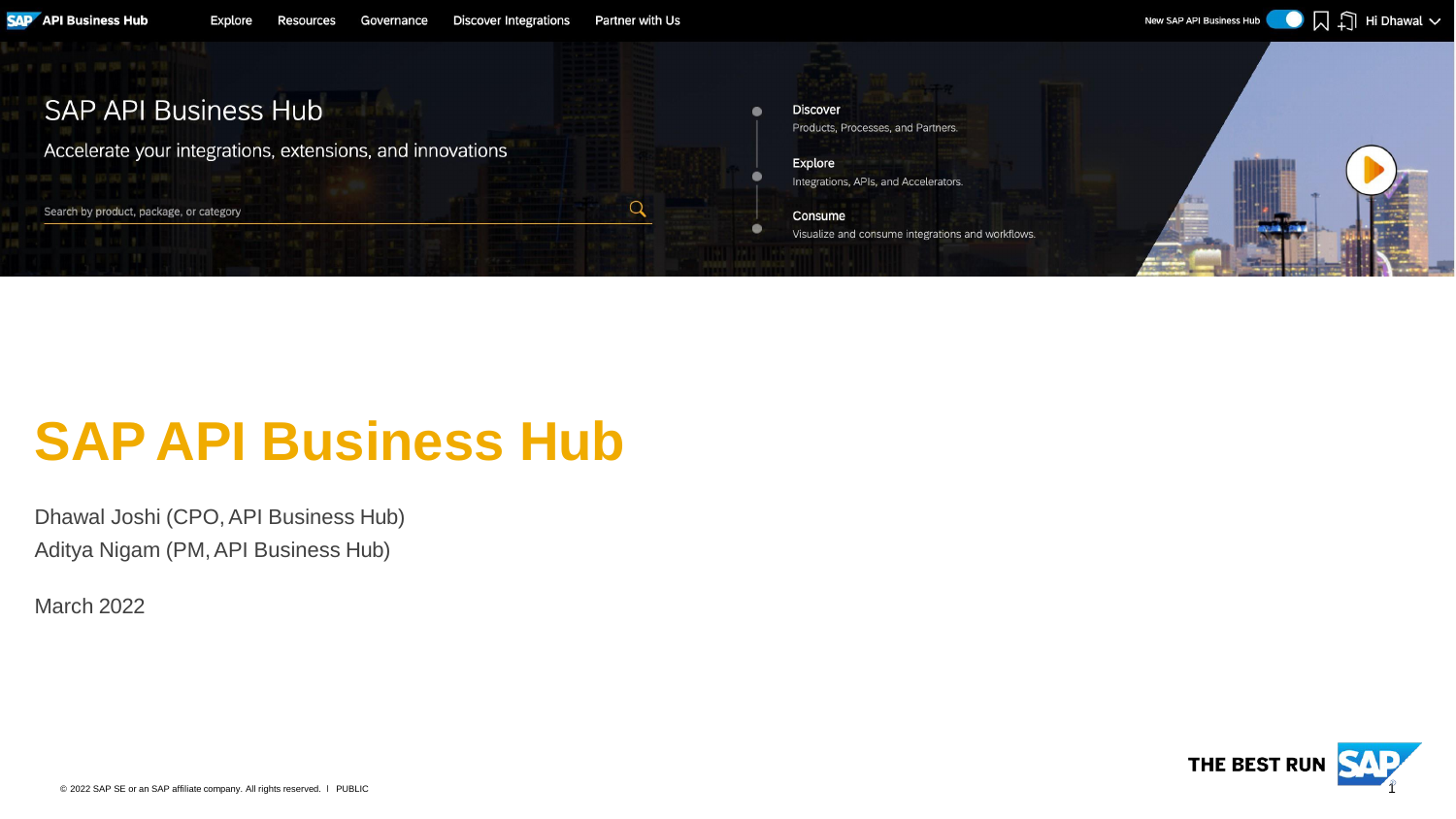### **Disclaimer**

The information in this presentation is confidential and proprietary to SAP and may not be disclosed without the permission of SAP. Except for your obligation to protect confidential information, this presentation is not subject to your license agreement or any other service or subscription agreement with SAP. SAP has no obligation to pursue any course of business outlined in this presentation or any related document, or to develop or release any functionality mentioned therein.

This presentation, or any related document and SAP's strategy and possible future developments, products and or platforms directions and functionality are all subject to change and may be changed by SAP at any time for any reason without notice. The information in this presentation is not a commitment, promise or legal obligation to deliver any material, code or functionality. This presentation is provided without a warranty of any kind, either express or implied, including but not limited to, the implied warranties of merchantability, fitness for a particular purpose, or non-infringement. This presentation is for informational purposes and may not be incorporated into a contract. SAP assumes no responsibility for errors or omissions in this presentation, except if such damages were caused by SAP's intentional or gross negligence.

All forward-looking statements are subject to various risks and uncertainties that could cause actual results to differ materially from expectations. Readers are cautioned not to place undue reliance on these forward-looking statements, which speak only as of their dates, and they should not be relied upon in making purchasing decisions.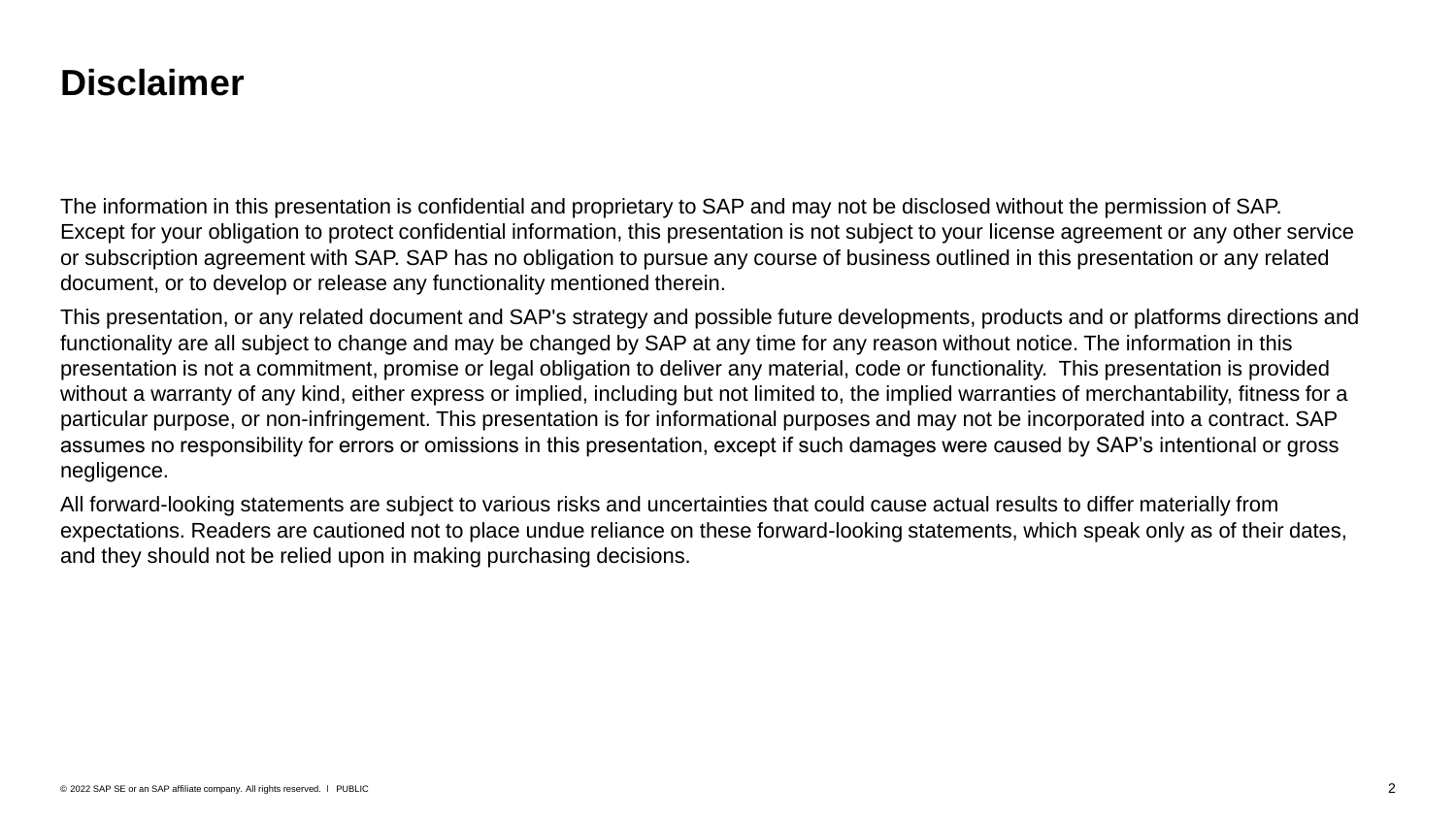## **SAP API Business Hub**

### THE public catalog of SAP's integration reference content as well as partner's content

- Business Processes
- APIs
- Events
- Integration Packages
- ODM Entities

### Content Statistics

- $\cdot$  2k + APIs
- 2k + Integration Content
- ~200 Business Architecture Views
- $\cdot$  ~ 4k S/4 CDS Views



 $\bullet$  . . .

| <b>API Business Hub</b><br>Explore<br><b>Resources</b>                                                                                                                                                                    |                                                                                                                                                                                                                                                      |                                                                                                                                                                                                                                       |                                                                                                                                                                                                                    | 口<br>Login |
|---------------------------------------------------------------------------------------------------------------------------------------------------------------------------------------------------------------------------|------------------------------------------------------------------------------------------------------------------------------------------------------------------------------------------------------------------------------------------------------|---------------------------------------------------------------------------------------------------------------------------------------------------------------------------------------------------------------------------------------|--------------------------------------------------------------------------------------------------------------------------------------------------------------------------------------------------------------------|------------|
| <b>SAP API Business Hub</b><br>Accelerate your integrations, extensions, and innovations<br>Search by product, package, or content type<br><b>The Company County of the Company</b><br><b>THE REAL</b>                    | Q                                                                                                                                                                                                                                                    | <b>Discover</b><br>Discover APIs, integrations, workflows and other accelerators.<br>Explore<br>Explore Business Processes and Try out APIs.<br>Consume<br>Visualize and consume integrations and workflows.                          | œ                                                                                                                                                                                                                  |            |
|                                                                                                                                                                                                                           | <b>Business Processes</b><br>Products                                                                                                                                                                                                                | Content Categories<br>Partner Content<br><b>Featured Content</b>                                                                                                                                                                      |                                                                                                                                                                                                                    |            |
| Choose a Product to Explore<br>See the various resources that each product has to offer                                                                                                                                   |                                                                                                                                                                                                                                                      |                                                                                                                                                                                                                                       | <b>View All Products</b>                                                                                                                                                                                           |            |
| S/4HANA <sup>®</sup> Cloud<br>The next generation digital core designed to<br>help you run simple in a digital economy. It<br>provides the industry-specific capabilities<br>and cloud benefits that your business needs. | S/4HANA <sup>®</sup><br>A future-ready ERP system with built-in intel-<br>ligent technologies, including AI, machine<br>learning, and advanced analytics which<br>transforms business processes with intelli-<br>gent automation<br>< 0 = 2 0 2 m +2 | <b>Customer Experience</b><br>Bring together customer data, machine<br>learning technology, and microservices to<br>power real-time customer engagements.<br>across sales, service, marketing, and<br>commerce.<br>< 0 0 2 2 0 m H +1 | <b>BTP</b><br>Accelerate business outcomes with integra-<br>tion, data to value, and extensibility.<br>$\leq$ 0 $\equiv$ 0 $\leq$ 0 $\gg$ 0 $+2$                                                                   |            |
| SuccessFactors<br>A global, cloud-based human resource man-<br>agement software system, evolving to help<br>people and businesses thrive in the experi-<br>ence economy.                                                  | Ariba A<br>A cloud-based innovative solution that al-<br>lows suppliers and buyers to connect and do<br>business on a single platform. It provides<br>less costly ways of procurement and makes<br>business simple.                                  | Concur <sup>C</sup><br>Provides an integrated online and mobile.<br>business travel and expense management<br>software solution that automates your travel<br>expenses.                                                               | Fieldglass<br>A cloud-based, open Vendor Management<br>System that helps organizations find, en-<br>gage, manage, pay, and unlock more value<br>from this growing external workforce - any-<br>where in the world. |            |

#### Persona Details



#### **Enterprise Architect**

**Goal:** Strategize, engineer and optimize the technology stack as per the business needs



#### **Process Owner**

**Goal:** Understand, Socialize and improve knowledge of SAP processes and provided content



#### **(Integration) Developer**

**Goal:** Centrally develop and manage applications, integrations, systems of records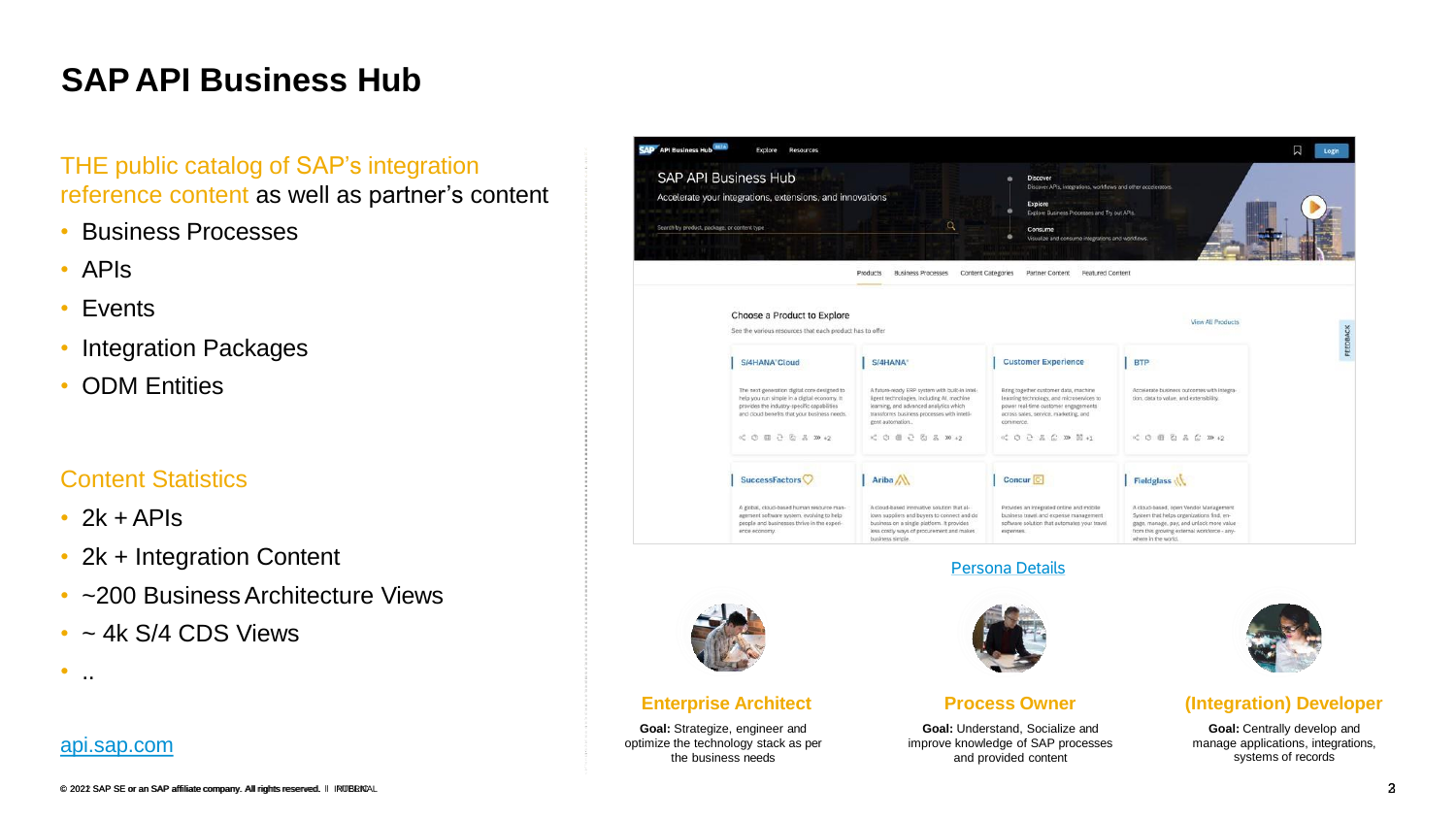## **API Hub Salient Features**

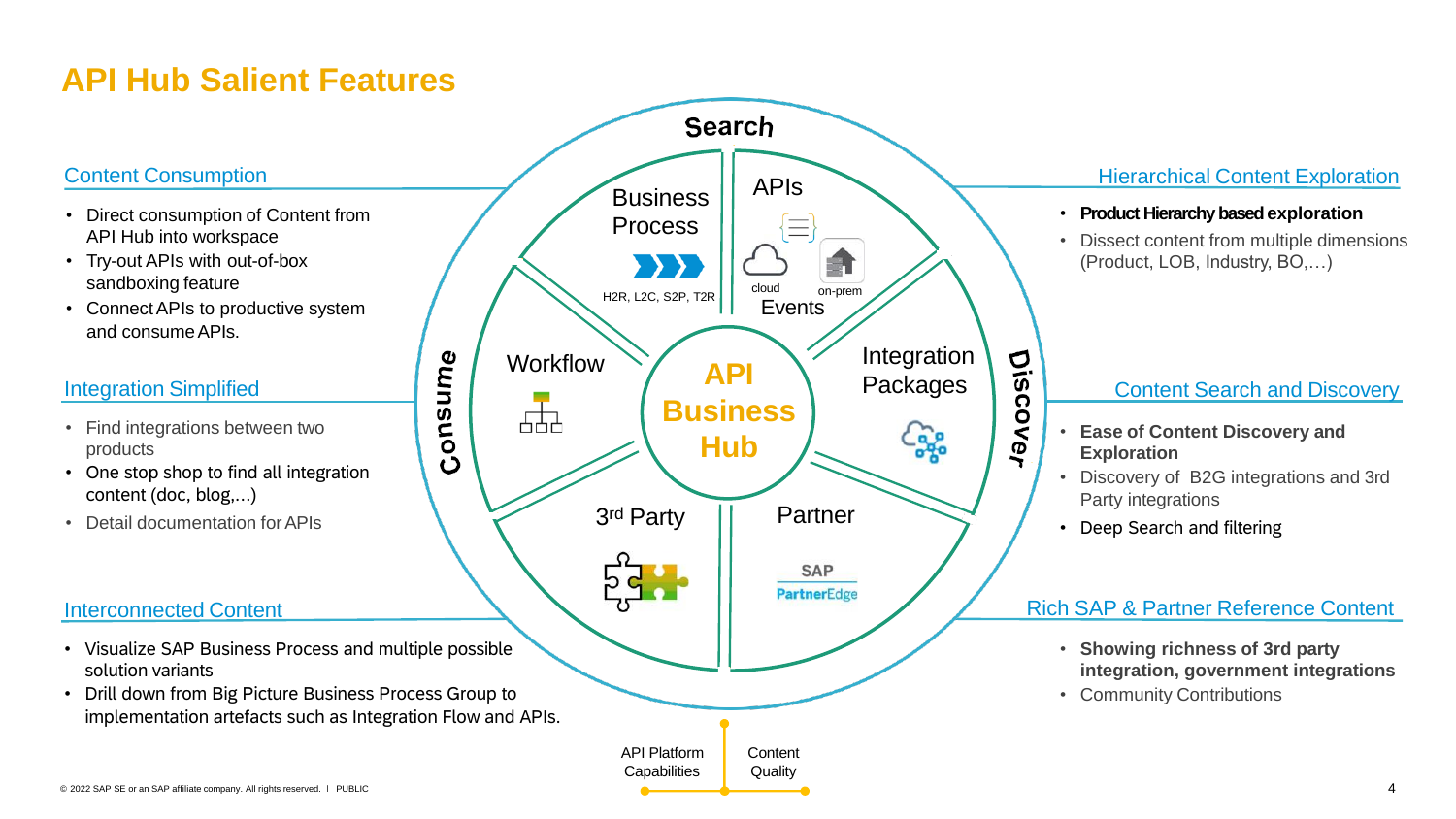## **DEMO**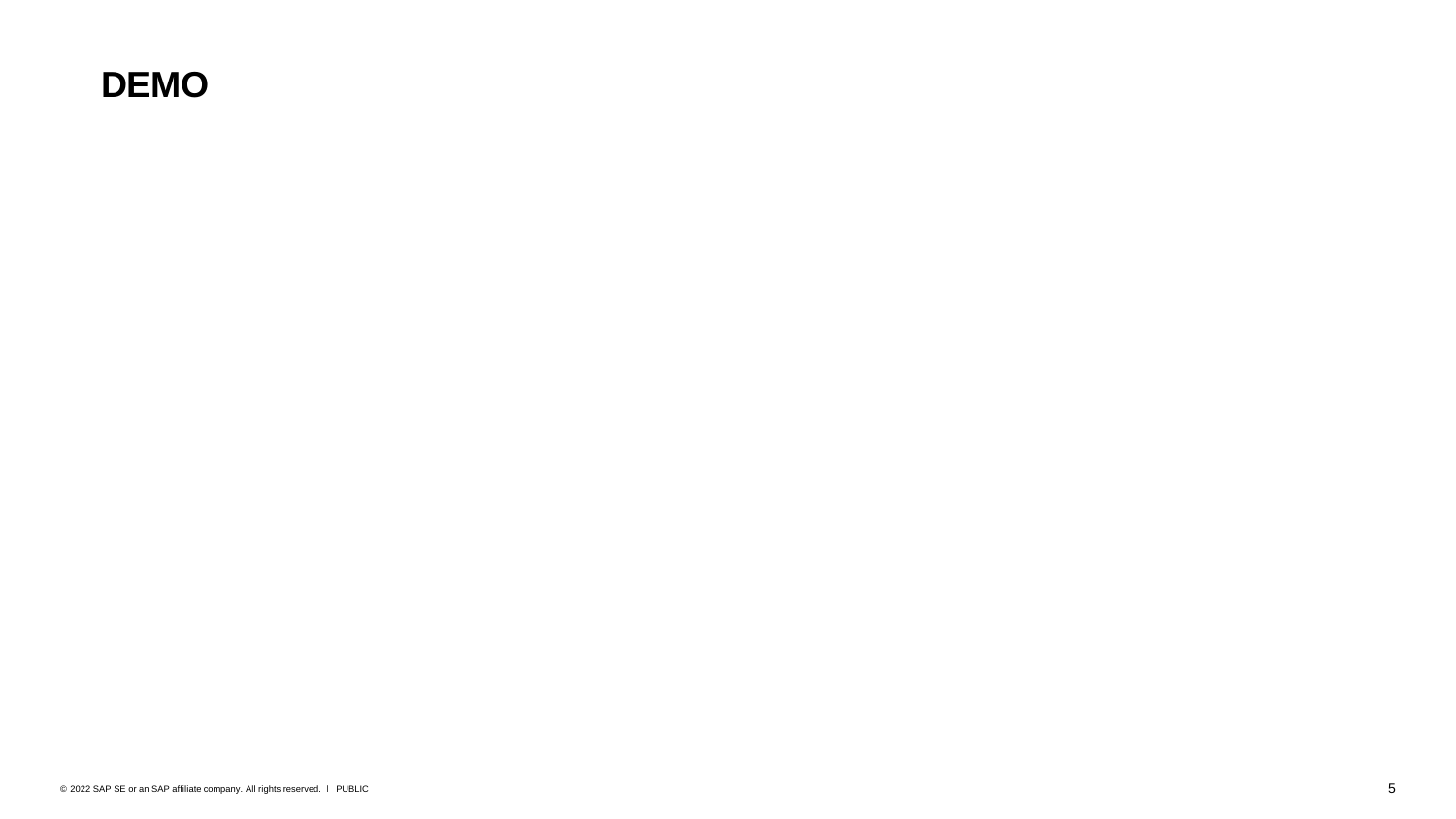# **Resources**

- API Business Hub  $-$  link
- API Hub community link
- Signing up for BTP Trial link
- Configuring BTP Trial link